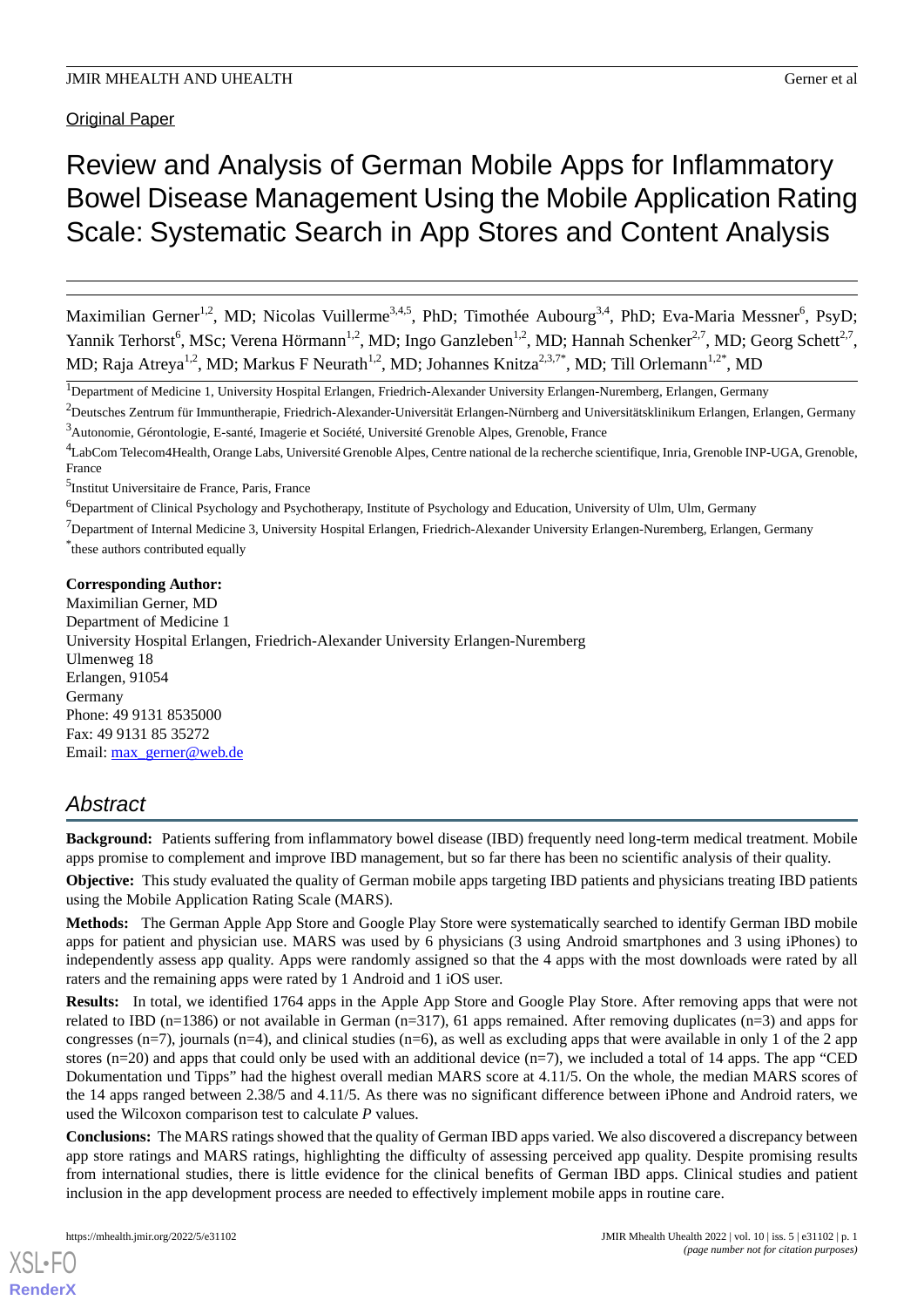### *(JMIR Mhealth Uhealth 2022;10(5):e31102)* doi: [10.2196/31102](http://dx.doi.org/10.2196/31102)

#### **KEYWORDS**

mHealth; IBD; ulcerative colitis; Crohn disease; inflammatory bowel disease; telemedicine; mobile apps; rating; rating scale; quality; usability; chronic disease; IBS; app store

## *Introduction*

In the era of COVID-19, telemedicine has become an indispensable cornerstone in the effort to maintain care of patients with chronic diseases [\[1](#page-9-0)-[5\]](#page-9-1). Immunosuppressed patients are a fragile population, prone to infections in general, especially if they use corticosteroids [[6-](#page-9-2)[9\]](#page-10-0). Avoiding unnecessary face-to-face hospital visits is essential to lower the risk of infection. Remote monitoring tools, such as mobile apps [\[10](#page-10-1)] and video consultations [[3,](#page-9-3)[11](#page-10-2)] enable patient-physician communication even during the pandemic.

As inflammatory bowel disease (IBD) often affects younger people [[12\]](#page-10-3) who grew up interacting with mobile apps (ie, digital natives), IBD apps represent a great opportunity to improve the management of IBD patients [\[13](#page-10-4)]. In most cases, IBD requires life-long treatment and monitoring. One of the main goals of therapy is the prevention of disease relapses once remission has been achieved. Tight monitoring of clinical symptoms is key to ensure an adequate level of immunosuppression, control of disease activity, and quality of life. Hence, it is essential to monitor symptoms such as stool frequency, stool consistency, urgency, rectal bleeding, abdominal pain, and extraintestinal symptoms to identify disease relapses as early as possible [[14\]](#page-10-5). Telemonitoring via mobile apps allows more patient-related data to be collected continuously and on demand to individually adapt therapy to each patient. Furthermore, this data can be used to generate insights into treatment efficiency, side effects, and the detailed progression of the disease.

An increasing body of evidence supports the use of mobile apps in IBD, as in other chronic diseases [\[15](#page-10-6),[16\]](#page-10-7), to increase quality of life and medication adherence, to improve patient outcomes, and to decrease health care costs in chronic diseases such as type 2 diabetes [\[17](#page-10-8)], chronic obstructive pulmonary disease [[18,](#page-10-9)[19](#page-10-10)], and chronic heart failure [\[20](#page-10-11),[21\]](#page-10-12). In IBD, mobile health (mHealth) interventions to monitor patients have been shown to reduce health care visits by 33% and reduce hospital admissions without increasing disease activity or decreasing patient satisfaction [[22\]](#page-10-13). In November 2019, the German government passed a law, the "Digitale-Versorgung-Gesetz DVG," that allows a consulting physician to prescribe apps, similar to prescriptions for medical devices and drugs [[23\]](#page-10-14). In order for an app to become permanently eligible for prescription via the law, a company needs to provide supporting scientific evidence. This evidence has not been provided for IBD apps that are freely available in app stores. We therefore believe it is crucial to assess the quality of these freely available IBD-related apps to adequately inform potential users.

Accordingly, the aim of this study was to review current publicly available German IBD apps for patients and physicians and rate their quality using the Mobile Application Rating Scale (MARS). MARS was developed in 2015 to objectively assess

mHealth apps. It has 5 main sections (with subitems), including engagement, functionality, aesthetics, information quality, and a subjective section [\[24](#page-10-15)]. MARS has been used to evaluate several types of eHealth apps, such as apps for rheumatology [[25\]](#page-10-16), food allergies and intolerances [[26\]](#page-10-17), management of low back pain [\[27](#page-10-18)], depression self-management [\[28](#page-11-0)], and pain management [[29\]](#page-11-1).

## *Methods*

#### **Selection of Mobile Apps**

We identified available apps with an extensive search in the German Apple App Store and Google Play Store in April 2020. The search included the following keywords: "Morbus Crohn," "Colitis ulcerosa," "CED," "Chronisch entzündliche Darmerkankungen," "IBD," "Crohn's disease," "ulcerative colitis," "UC," "inflammatory bowel disease," "Crohn," and "colitis." The search was carried out semiautomatically, initially using a web crawler to retrieve available apps. The app store descriptions for the available apps were read by 2 raters (JK and MG), who then manually screened them for the inclusion and exclusion criteria. The screened apps did not have to be IBD specific, but had to at least be health specific. For example, they had to include functions such as medication reminders, toilet finders, or symptom diaries. Disease-specific apps that targeted other diseases were not considered to fit the inclusion criteria. Apps were included if they were (1) in the German language, (2) available in both app stores, (3) targeted patients or physicians, and (4) were clearly designed for IBD treatment, were relevant to IBD, or were at least relevant to health in general. Apps were excluded if they were (1) only usable with an additional device, (2) congress apps, (3) journal apps, (4) apps only available to study participants or physicians, or (5) inactive apps.

#### **App Evaluation**

All 6 raters were physicians completing their internal medicine fellowships. Half the raters (n=3) used iPhones and the other half (n=3) used Android smartphones. As recommended by the developers of MARS, all participating raters viewed the training video by Stoyanov et al [\[24](#page-10-15)] before rating the apps, and the raters tested each app for at least 10 minutes. The different MARS rating aspects were discussed by the team in advance. The selected apps were downloaded and rated between July and October 2020. All the raters (n=6) tested 4 of the final 14 apps (with most downloaded from the app stores), and the remaining 10 apps were randomly allocated, so that each remaining app was rated by 1 iPhone and 1 Android user.

## **Statistical Analysis, Additional App Functions and App Store Ratings**

Statistical analysis was implemented following the same design as Knitza et al [\[25](#page-10-16)], who recently performed an analysis of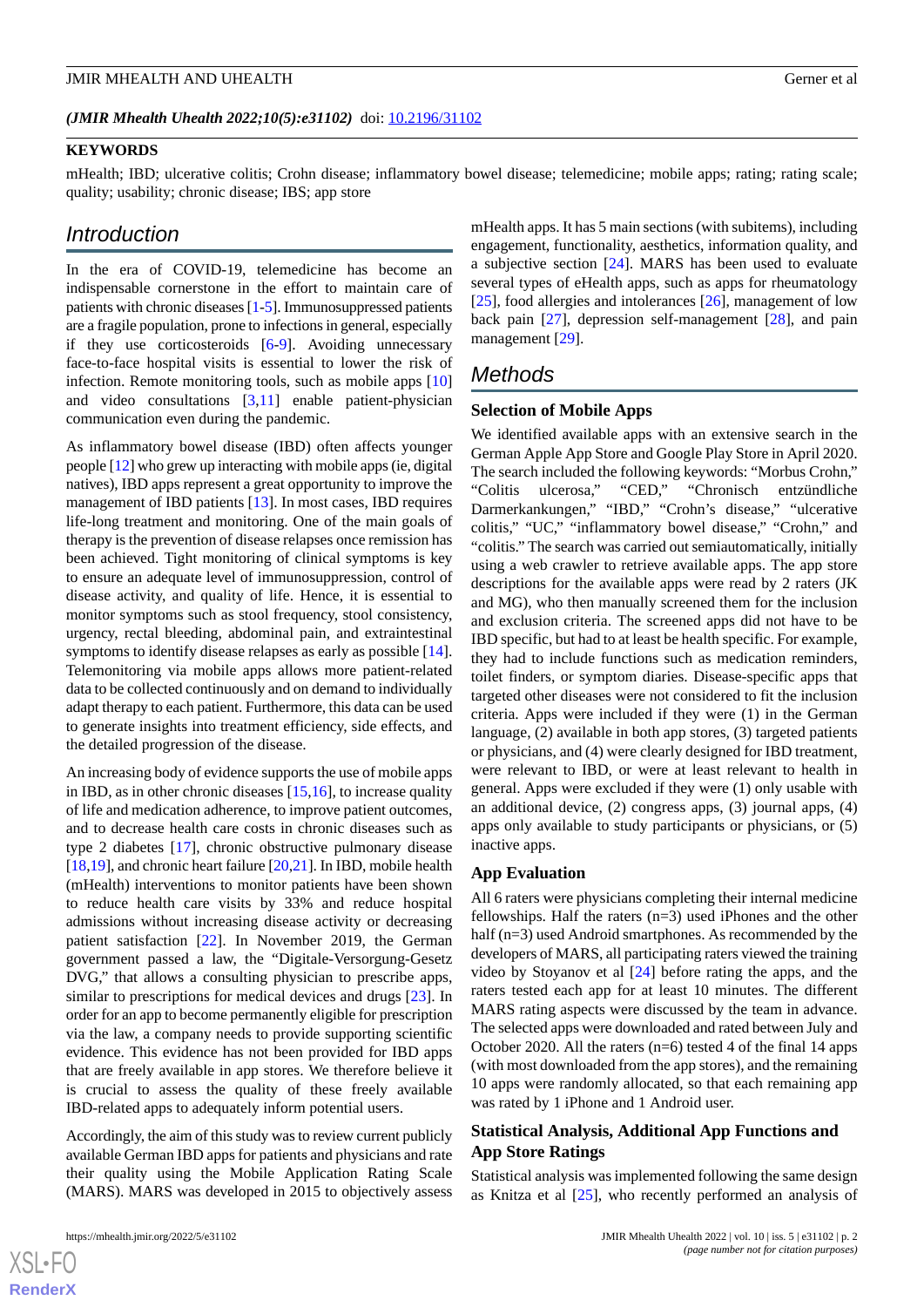German mobile apps for rheumatology. MARS section scores were calculated by taking the arithmetic mean of the score for each item in a section, with the overall score being the arithmetic mean of the section scores (excluding the subjective quality score). Overall scores and section scores were summarized as the median and range for each app, and apps were ranked based on the median overall MARS score. We analyzed item score deviations by section and rater using a random intercept–only mixed-effects linear regression model including the individual item scores as the dependent variable, a random effects term for the rater, and nested random effects terms for the MARS section and app. Using random intercepts from this model, we estimated how the item scores in each section for each app deviated from the overall mean item score to rank and plot the importance of the sections within each app. Similarly, we plotted the random effect intercepts and respective 95% CIs for the raters to rank the raters by their deviation from the overall mean item score as a measure of rater bias. Random intercept and fixed effect term CIs spanning both sides of 0 were considered

insignificant. Finally, we analyzed interrater agreement at the item, section, and overall score levels for raters from a rater sample as the ICC2k (2-way random, average measures, absolute agreement). All data analysis was performed using the open-source R software package (v 3.5.3; R Foundation). Mixed-effect analysis was carried out using the lme4 R package.

Additional app functions and information are shown in [Table](#page-3-0) [1.](#page-3-0) The result section was generated by manually screening the final apps, checking the home page of the developers of the apps, and reading the descriptions of the apps in the 2 different app stores. This search was performed by 1 of the 6 raters (MG). The following information was systematically assessed: target group, target disease, developer of the app, app category and technical aspects, studies available, medical product, and privacy policy. For the screening of available studies, we additionally searched PubMed and Google Scholar for the app names. MG manually collected the app store ratings and the number of ratings from both app stores on Aug 24, 2021.

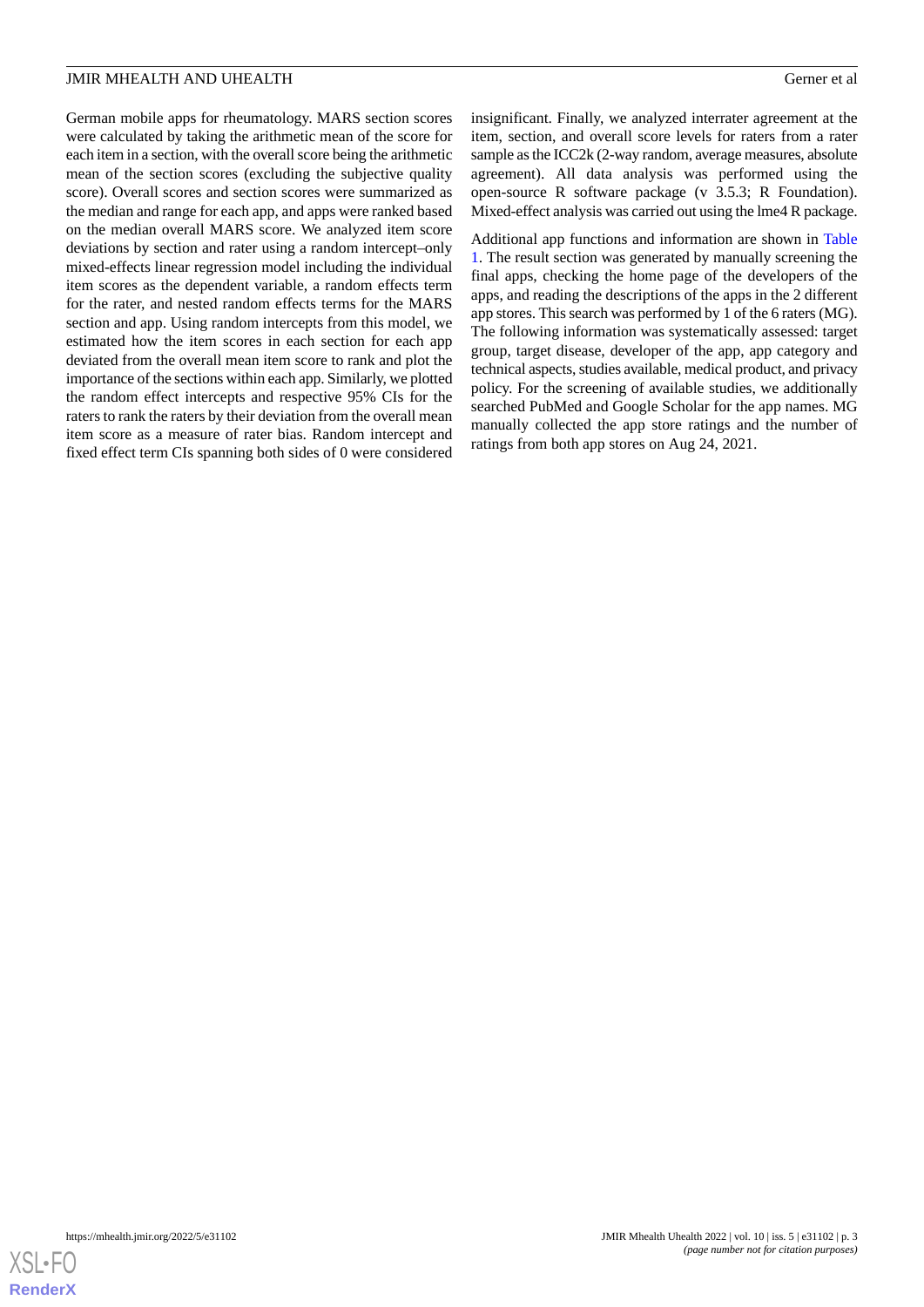<span id="page-3-0"></span>Table 1. Characteristics of the included IBD<sup>a</sup> apps.

| App name                                      | Target<br>group | Target disease                       | Developer                                                                       | Category and technical aspects                                                                                          | <b>Studies</b><br>available | Medical<br>product | Privacy<br>policy<br>available |
|-----------------------------------------------|-----------------|--------------------------------------|---------------------------------------------------------------------------------|-------------------------------------------------------------------------------------------------------------------------|-----------------------------|--------------------|--------------------------------|
| De Diagnose                                   | Patients        | Nonspecific                          | Progressive Programming                                                         | Diagnostic support, video, audio<br>files                                                                               | N <sub>0</sub>              | N <sub>0</sub>     | Yes                            |
| Symptomate                                    | Patients        | Nonspecific                          | Infermedica                                                                     | Diagnostic support                                                                                                      | $No^b$                      | Yes                | Yes                            |
| Deutsches Gesund-<br>heitsportal              | Patients        | Nonspecific                          | HealthCom GmbH                                                                  | Education, scientific articles, Sm-<br>PC <sup>c</sup>                                                                  | No                          | No                 | Yes                            |
| Gesina                                        | Patients        | Nonspecific                          | GesundHeits GmbH<br>Deutschland                                                 | Diary, education, video call, toilet No<br>finder, video files                                                          |                             | Yes                | Yes                            |
| Foody                                         | Patients        | Nonspecific                          | Martin Stemmle,<br>independent developer                                        | Diary, report function                                                                                                  | N <sub>0</sub>              | N <sub>0</sub>     | N <sub>0</sub>                 |
| Carenitiy                                     | Patients        | Nonspecific                          | Carenitiy, Else Care SAS                                                        | Social network, education, video<br>files, nutrition recommendation                                                     | No                          | No                 | Yes                            |
| <b>Stuhlgang Protokoll</b>                    | Patients        | Nonspecific                          | digitalsirup GmbH                                                               | Diary, stool protocol, report func-<br>tion with statistics and charts                                                  | No                          | No                 | Yes                            |
| Das Schmerztage-<br>buch-Pain Tracer          | Patients        | Nonspecific                          | Grünenthal GmbH                                                                 | Education, reminder, pain diary,<br>report function                                                                     | No                          | No                 | Yes                            |
| Manage My Pain                                | Patients        | Nonspecific                          | ManagingLife, Inc.                                                              | Diary, report function, medication<br>reminder, password protection                                                     | Yes <sup>d</sup>            | No                 | Yes                            |
| Alarm Medika-<br>menten Einnahme/<br>Medisafe | Patients        | Nonspecific                          | Medisafe Project Ltd.,<br>Medisafe Europe                                       | Diary, reminder, report function                                                                                        | No                          | No                 | Yes                            |
| Mediteo                                       | Patients        | Nonspecific                          | Mediteo GmbH                                                                    | Diary, reminder                                                                                                         | No                          | Yes                | Yes                            |
| CED Dokumenta-<br>tion und Tipps              | Patients        | <b>IBD</b>                           | Abbvie GmbH&Co KG                                                               | Diary, toilet finder, education, re-<br>port function, medication re-<br>minder, stool protocol, password<br>protection | N <sub>0</sub>              | No                 | Yes                            |
| CED-Forum                                     | Patients        | <b>IBD</b>                           | Cross4Chan-<br>nel-Gesellschaft für digi-<br>tales Healthcare Marketing<br>GmbH | Diary, education, social network,<br>medication reminder, toilet finder                                                 | No                          | No                 | Yes                            |
| Cara Care                                     | Patients        | Intestinal dis-<br>ease <sup>e</sup> | HiDoc Technologies<br>GmbH                                                      | Diary, education, reminder, audio<br>files, report function, nutrition<br>recommendations                               | Yes <sup>f</sup>            | Yes                | Yes                            |

<sup>a</sup>IBD: inflammatory bowel disease.

e<br>Intestinal disease: IBD, irritable bowel/gut syndrome, or gastroesophageal reflux disease.

<sup>b</sup>The developer website states that clinical studies are available, but they could not be identified using Google Scholar or PubMed.

<sup>c</sup>SmPC: summary of product characteristics.

<sup>d</sup>Manage My Pain–related studies [\[30](#page-11-2)-[32](#page-11-3)].

 ${}^f$ Cara Care–related studies [\[33\]](#page-11-4).

## *Results*

### **App Screening and Inclusion**

We initially retrieved 1764 apps using the web crawler. We removed 1386 apps because they were not related to IBD, 317 apps because they were not available in German, 5 apps because they were used for congresses, and 6 clinical study apps. We also excluded 7 apps because they required an additional device, most frequently a fecal calprotectin test device. Several of these device-specific apps required an invitation for user registration or required a specific calprotectin test kit (eg, the partner apps from Abbvie, CalApp/IBDoc by Bühlmann Laboratories, and the CalproSmart by Calpro AS). The QuantOn Cal app was only usable with the specific QuantOn Cal test kit. Of the remaining apps, 20 were only available in 1 of the 2 app stores and were also excluded, as were 4 journal apps, 3 duplicates, and 1 inactive app. We included a final total of 14 apps in the MARS analysis [\(Figure 1](#page-4-0)).

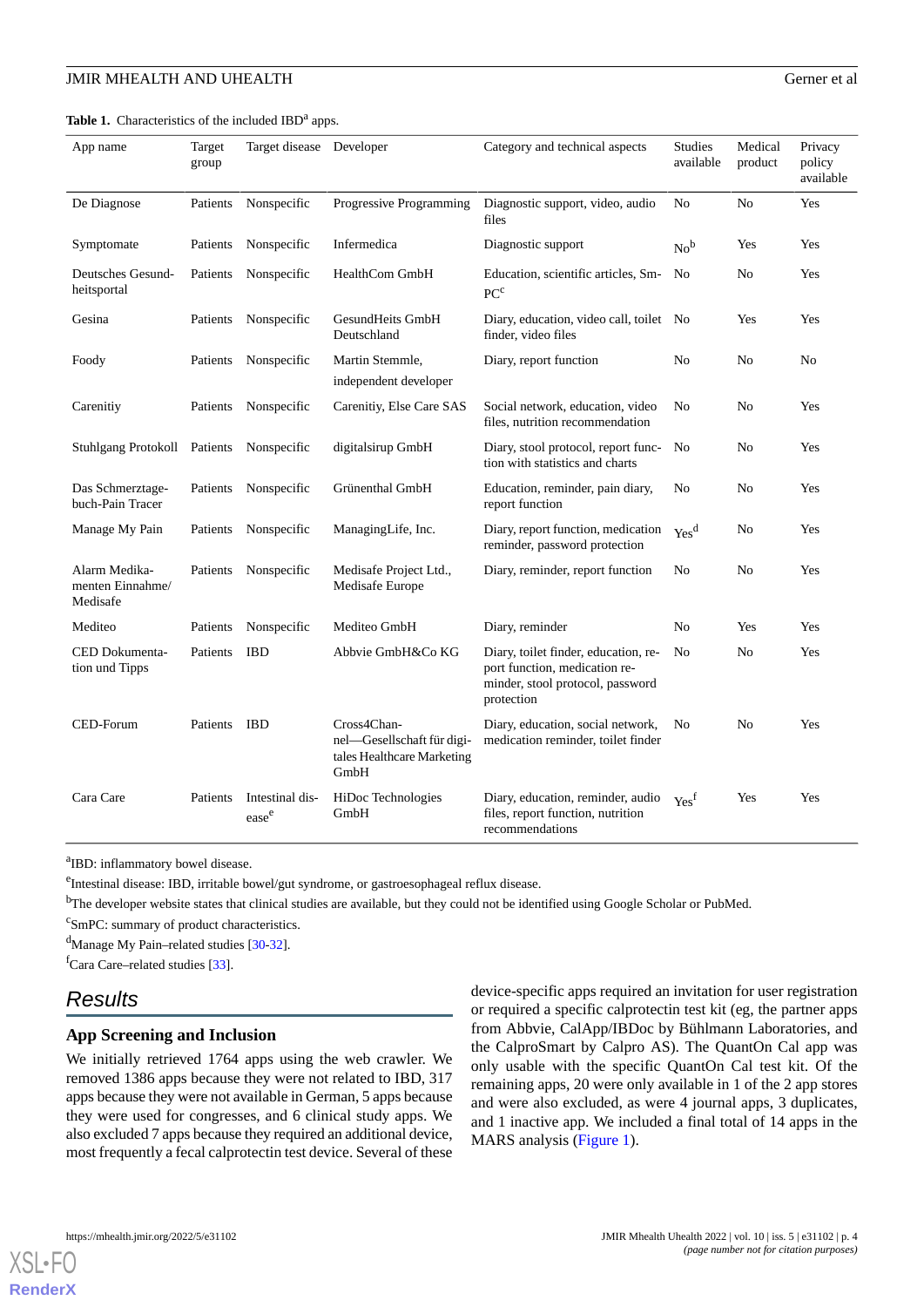<span id="page-4-0"></span>Figure 1. Flowchart of the app selection process.



## **Characteristics of the Mobile Apps**

Only 3 of the 14 rated apps (21%) addressed IBD in general, and none of them were specific to Crohn disease or ulcerative colitis. The other 11/14 apps (77%) were not IBD-specific but were relevant to IBD in other ways, such as by including pain and medication diary functions, stool protocols, or a toilet finder (see [Table 1\)](#page-3-0).

Importantly, we found that all of the final 14 analyzed apps addressed patients; none of them directly targeted physicians. A diary function was included in 9 of the 14 apps (64%); depending on the app, patients could track pain, frequency of defecation, or eating habits. A public toilet finder was included in 3 of the 14 apps (21%). Most of the apps had a reminder function, whether for appointments or medication. CED Forum was the only 1 of the 14 final apps that provided IBD patients an IBD-related social media platform with features similar to conventional social media platforms. It provided chatrooms on topics such as medication, symptoms, and other personal experiences, as well as diet.

Most of the apps were developed directly or indirectly by subcompanies of pharmaceutical companies. The app Carenity enabled patients to complete surveys for scientific studies; several of these can be found on PubMed or Google Scholar [[34,](#page-11-5)[35\]](#page-11-6). Patients did not receive compensation for completion. The app Deutsches Gesundheitsportal was the only app to directly quote research and to include articles and chapters [\[36\]](#page-11-7). There were also some studies based on the app Manage My Pain [\[30](#page-11-2)[-32](#page-11-3)]. A past study analyzed patient adherence and acceptance for this app [\[37](#page-11-8)]. We identified 1 German study of the app Cara Care, which is for irritable bowel syndrome [[33\]](#page-11-4). We classified 3 of the apps (3/14, 21%) as medical products [[38](#page-11-9)[-40](#page-11-10)].

## **App Ratings**

Overall, app quality was varied. Median MARS scores ranged between 2.38/5 and 4.11/5. [Figure 2](#page-5-0) shows the individual MARS scores assigned by individual raters.

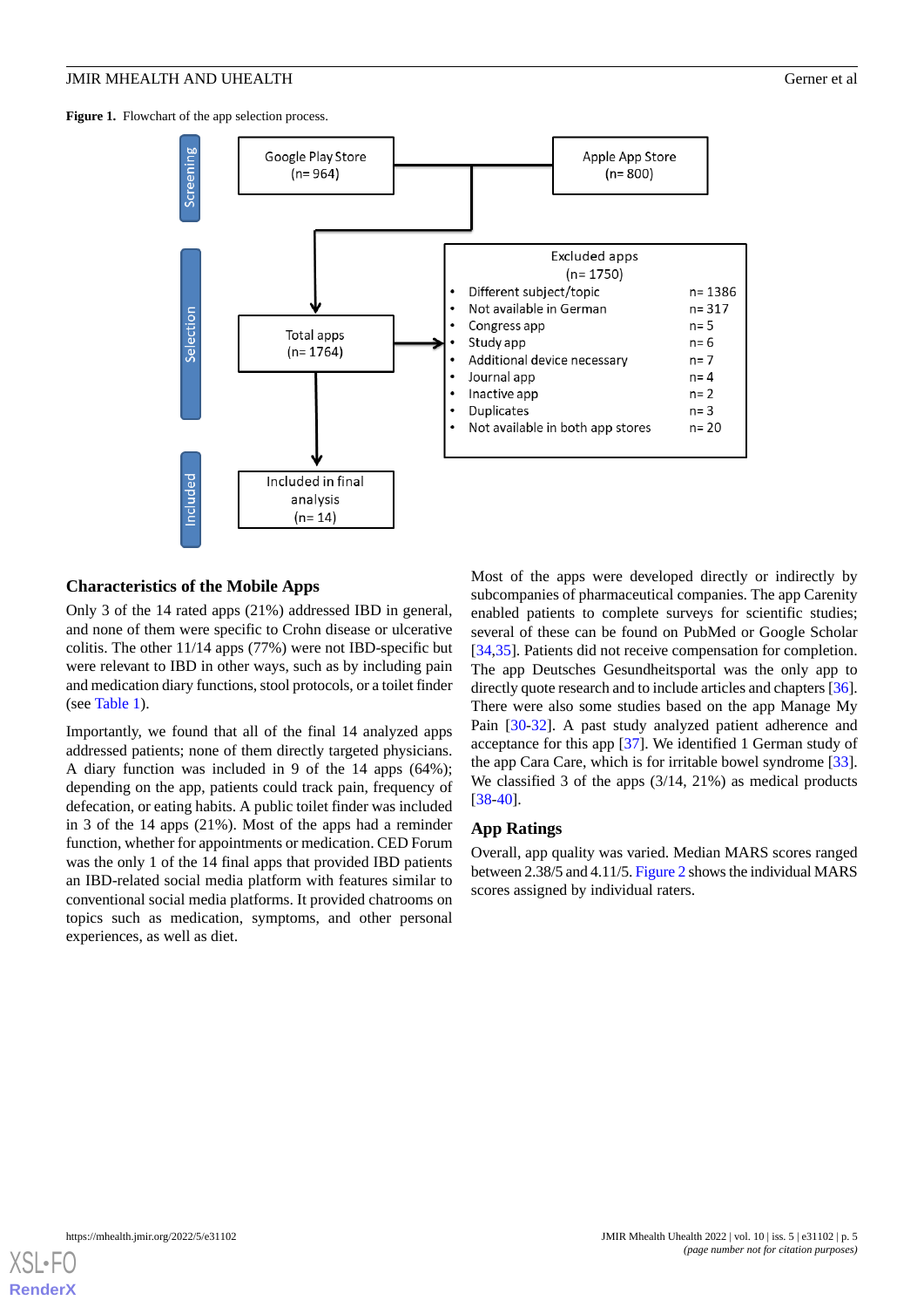<span id="page-5-0"></span>Figure 2. Overall MARS ratings.



There was no significant difference between the iPhone and Android raters (*P*=.64, V=111.5). Rater agreement on the overall MARS score was good at the app level (ICC2k 0.84, 95% CI 0.68-0.93), for section score (ICC2k 0.82, 95% CI 0.76-0.88),

and for individual item score (ICC2k 0.84, 95% CI 0.81-0.86). Random intercepts for observers from the mixed-effects model are presented in [Figure 3](#page-6-0).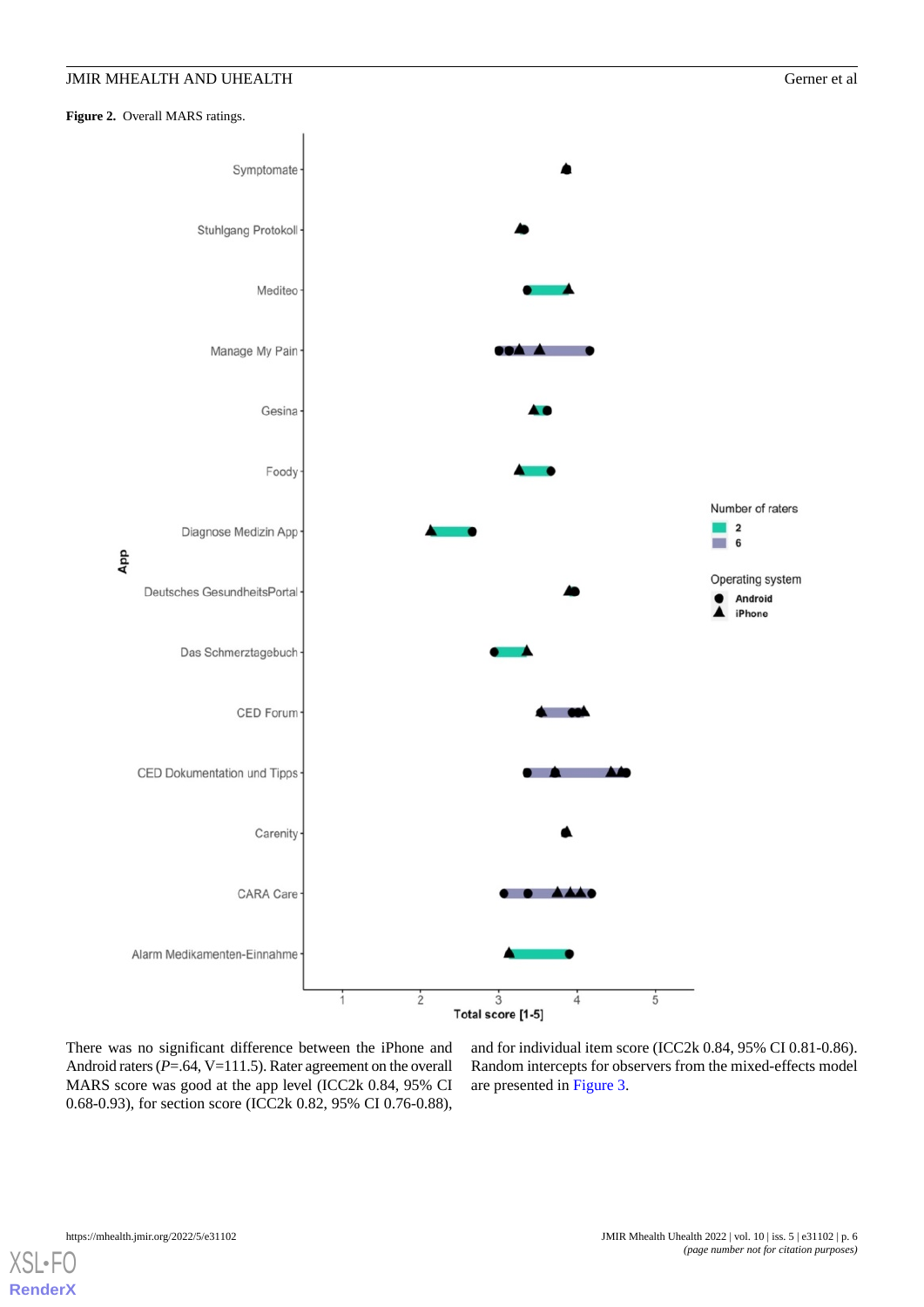<span id="page-6-0"></span>Figure 3. Rater deviations in item scores.



The median total MARS and section scores are displayed in [Table 2](#page-7-0), as are the respective app store ratings and number of ratings of the respective apps. The MARS sections with the highest scores were functionality and aesthetics, with median scores of 4.12 and 4.00, respectively. Subjective quality had the lowest section score with a median of 2.88.

[Multimedia Appendix 1](#page-9-4) shows that the subjective quality section was rated systematically lower than the random intercept for each app. Otherwise, no systematic item score deviations were observed.

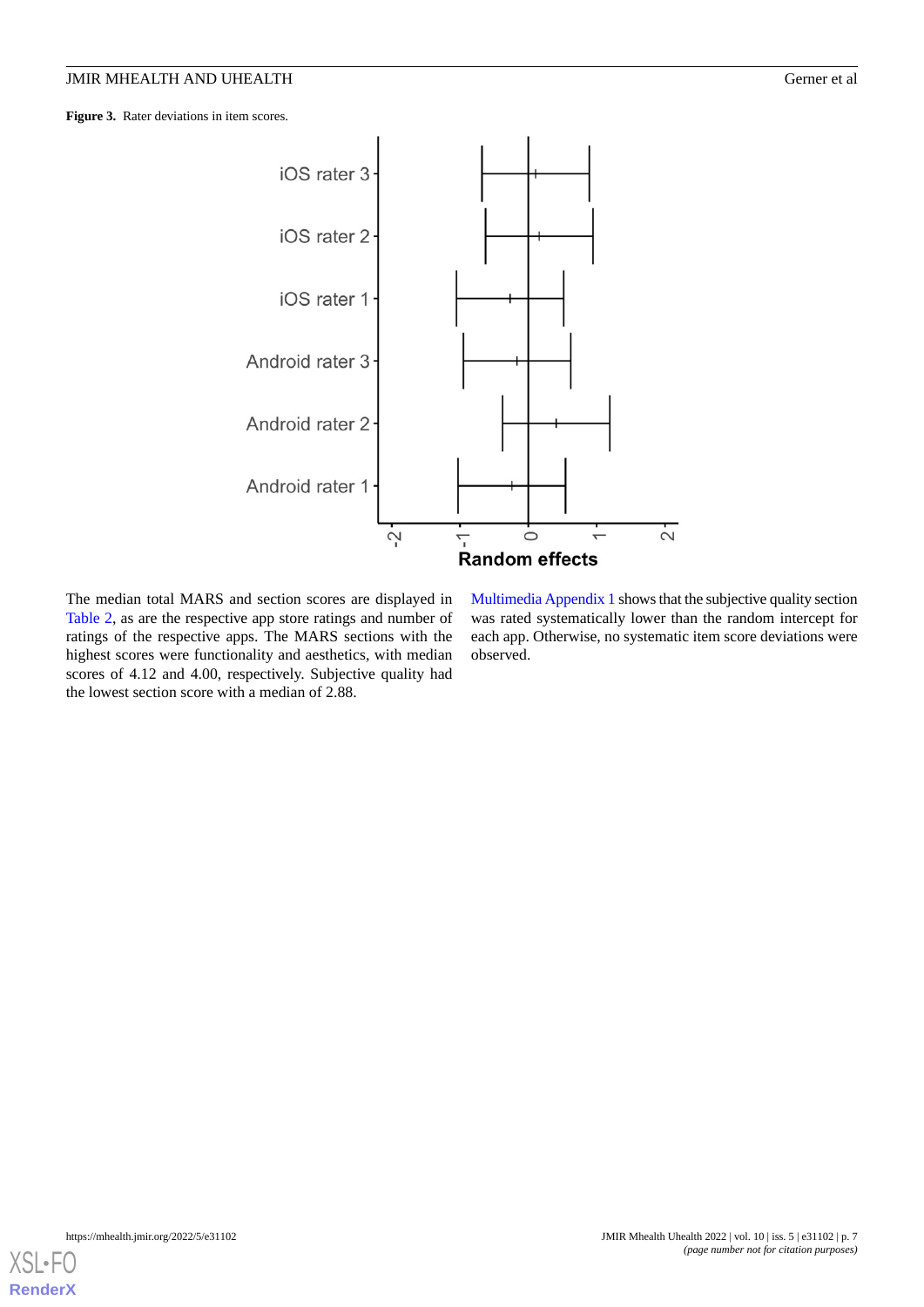<span id="page-7-0"></span>Table 2. Descriptive statistics for MARS<sup>a</sup> score depending on raters and app store ratings.

| App name                                 | MARS score, median<br>(range) |                            |                            | iPhone<br>raters,<br>$\mathbf n$ | An-<br>droid<br>raters,<br>$\mathbf n$ |                            | MARS section score, median (range) |                            |                            | Google Play<br>Store         |             | Apple App<br>Store        |             |                           |
|------------------------------------------|-------------------------------|----------------------------|----------------------------|----------------------------------|----------------------------------------|----------------------------|------------------------------------|----------------------------|----------------------------|------------------------------|-------------|---------------------------|-------------|---------------------------|
|                                          | Total                         | Android iPhone             |                            |                                  |                                        | Aesthet-<br>ics            | Engage-<br>ment                    | Func-<br>tionality         | Informa-<br>tion           | Subjec-<br>tive quali-<br>ty | Rat-<br>ing | Num-<br>ber of<br>ratings | Rat-<br>ing | Num-<br>ber of<br>ratings |
| Alarm<br>Medika-<br>menten-Ein-<br>nahme | 3.56<br>$(2.98 -$<br>4.14)    | 3.97                       | 3.16                       | $\mathbf{1}$                     | $\mathbf{1}$                           | 4.17<br>$(3.46 -$<br>4.88  | 3.30<br>$(3.16 -$<br>3.44)         | 4.00<br>$(3.65 -$<br>4.35) | 3.48<br>$(3.03 -$<br>3.93) | 2.88<br>$(1.64 -$<br>4.12)   | 4.6         | 216.321                   | 4.5         | 2.258                     |
| Cara Care                                | 3.89<br>$(3.42 -$<br>4.36)    | 3.32<br>$(2.71 -$<br>3.93) | 3.97<br>$(3.82 -$<br>4.12) | 3                                | 3                                      | 4.17<br>$(3.45 -$<br>4.89) | 4.00<br>$(3.30 -$<br>4.70)         | 4.25<br>$(3.62 -$<br>4.88  | 3.71<br>$(3.44 -$<br>3.98) | 3.00<br>$(2.18 -$<br>3.82)   | 4.6         | 2.092                     | 4.8         | 3.100                     |
| Carenity                                 | 3.93<br>$(3.92 -$<br>3.94)    | 3.94                       | 3.93                       | $\mathbf{1}$                     | $\mathbf{1}$                           | 4.67<br>$(4.67 -$<br>4.67) | 3.80<br>$(3.52 -$<br>4.08)         | 4.12<br>$(3.94 -$<br>4.30) | 3.69<br>$(3.66 -$<br>3.72) | 3.38<br>$(3.20 -$<br>3.56)   | 4.6         | 134                       | 5           | $\mathbf{1}$              |
| CED Doku-<br>mentation<br>und Tipps      | 4.11<br>$(3.54 -$<br>4.68)    | 3.79<br>$(3.07 -$<br>4.51) | 4.44<br>$(3.99 -$<br>4.89) | 3                                | 3                                      | 4.50<br>$(3.63 -$<br>5.00) | 4.10<br>$(3.16 -$<br>5.00)         | 4.75<br>$(4.46 -$<br>5.00) | 4.00<br>$(3.60 -$<br>4.40) | 3.62<br>$(2.74 -$<br>4.50)   | 3.5         | 118                       | 4.3         | 15                        |
| CED Forum                                | 3.97<br>$(3.72 -$<br>4.22)    | 3.95<br>$(3.74 -$<br>4.16) | 4.07<br>$(3.74 -$<br>4.4)  | 3                                | 3                                      | 4.00<br>$(3.58 -$<br>4.42) | 4.40<br>$(4.06 -$<br>4.74)         | 4.00<br>$(3.71 -$<br>4.29) | 3.76<br>$(3.31 -$<br>4.21) | 3.50<br>$(2.79 -$<br>4.21)   | 3.8         | 209                       | 3.7         | 30                        |
| Das<br>Schmerztage-<br>buch              | 3.17<br>$(2.83 -$<br>3.51)    | 2.93                       | 3.41                       | 1                                | $\mathbf{1}$                           | 3.67<br>$(3.20 -$<br>4.14) | 3.10<br>$(2.68 -$<br>3.52)         | 4.12<br>$(3.94 -$<br>4.3)  | 3.21<br>$(3.15 -$<br>3.27) | 1.75<br>$(1.04 -$<br>(2.46)  | 3.7         | 86                        | 3.7         | 15                        |
| Deutsches<br>Gesundheit-<br>sPortal      | 3.90<br>$(3.88 -$<br>3.92)    | 3.92                       | 3.89                       | 1                                | $\mathbf{1}$                           | 4.00<br>$(3.53 -$<br>4.47) | 3.80<br>$(2.67 -$<br>4.93)         | 4.38<br>$(3.85 -$<br>4.91) | 4.21<br>$(3.44 -$<br>4.98) | 3.12<br>$(2.59 -$<br>3.65)   | 4.2         | 64                        | 5           | 6                         |
| Diagnose<br>Medizin App                  | 2.38<br>$(1.87 -$<br>2.89)    | 2.74                       | 2.02                       | $\mathbf{1}$                     | $\mathbf{1}$                           | 2.00<br>$(0.59 -$<br>3.41) | 2.40<br>$(2.12 -$<br>2.68)         | 3.75<br>$(2.34 -$<br>5.00) | 2.50<br>$(2.50 -$<br>2.50) | 1.25<br>$(1.25 -$<br>1.25)   | 4.5         | 7.179                     | 3.8         | 23                        |
| Foody                                    | 3.48<br>$(3.19 -$<br>3.77)    | 3.68                       | 3.27                       | $\mathbf{1}$                     | $\mathbf{1}$                           | 3.33<br>$(2.86 -$<br>3.8)  | 3.30<br>$(2.88 -$<br>3.72)         | 4.12<br>$(3.94 -$<br>4.30) | 3.50<br>$(2.79 -$<br>4.21) | 3.12<br>$(2.59 -$<br>3.65)   | 4.2         | 225                       | 4.5         | 268                       |
| Gesina                                   | 3.57<br>$(3.53 -$<br>3.61)    | 3.60                       | 3.55                       | $\mathbf{1}$                     | $\mathbf{1}$                           | 4.67<br>$(4.20 -$<br>5.00) | 3.30<br>$(3.16 -$<br>3.44)         | 3.62<br>$(3.44 -$<br>3.80) | 3.77<br>$(3.16 -$<br>4.38) | 2.50<br>$(2.50 -$<br>2.50)   | 3.6         | 82                        | 4.3         | 70                        |
| Manage My<br>Pain                        | 3.43<br>$(2.97 -$<br>3.89)    | 3.08<br>$(2.38 -$<br>3.78) | 3.6<br>$(3.4 -$<br>3.8)    | 3                                | 3                                      | 3.83<br>$(3.15 -$<br>4.51) | 3.30<br>$(2.71 -$<br>3.89)         | 4.00<br>$(3.48 -$<br>4.52) | 3.31<br>$(3.05 -$<br>3.57) | 2.88<br>$(2.15 -$<br>3.61)   | 4.6         | 2.586                     | 3.3         | 3                         |
| Mediteo                                  | 3.65<br>$(3.29 -$<br>4.01)    | 3.39                       | 3.91                       | $\mathbf{1}$                     | $\mathbf{1}$                           | 4.00<br>$(4.00 -$<br>4.00) | 4.00<br>$(3.72 -$<br>4.28)         | 4.12<br>$(3.94 -$<br>4.30) | 3.50<br>$(3.03 -$<br>3.97) | 2.62<br>$(1.38 -$<br>3.86)   | 4.3         | 6.511                     | 4.6         | 11.092                    |
| Stuhlgang<br>Protokoll                   | 3.35<br>$(3.34 -$<br>3.36)    | 3.36                       | 3.34                       | $\mathbf{1}$                     | $\mathbf{1}$                           | 3.83<br>$(3.59 -$<br>4.07) | 3.20<br>$(2.63 -$<br>3.77)         | 4.50<br>$(3.79 -$<br>5.00) | 2.97<br>$(2.45 -$<br>3.49) | 2.25<br>$(1.90 -$<br>2.60)   | 4.4         | 190                       | 4.6         | 31                        |
| Symptomate                               | 3.95<br>$(3.93 -$<br>3.97)    | 3.94                       | 3.97                       | $\mathbf{1}$                     | $\mathbf{1}$                           | 4.67<br>$(4.2 -$<br>5.00)  | 3.60<br>$(3.03 -$<br>4.17)         | 5.00<br>$(5.00 -$<br>5.00) | 3.62<br>$(3.44 -$<br>3.80) | 2.88<br>$(2.70 -$<br>3.06)   | 4.5         | 3.142                     | 4.4         | 8                         |

<sup>a</sup>Mobile application rating scale

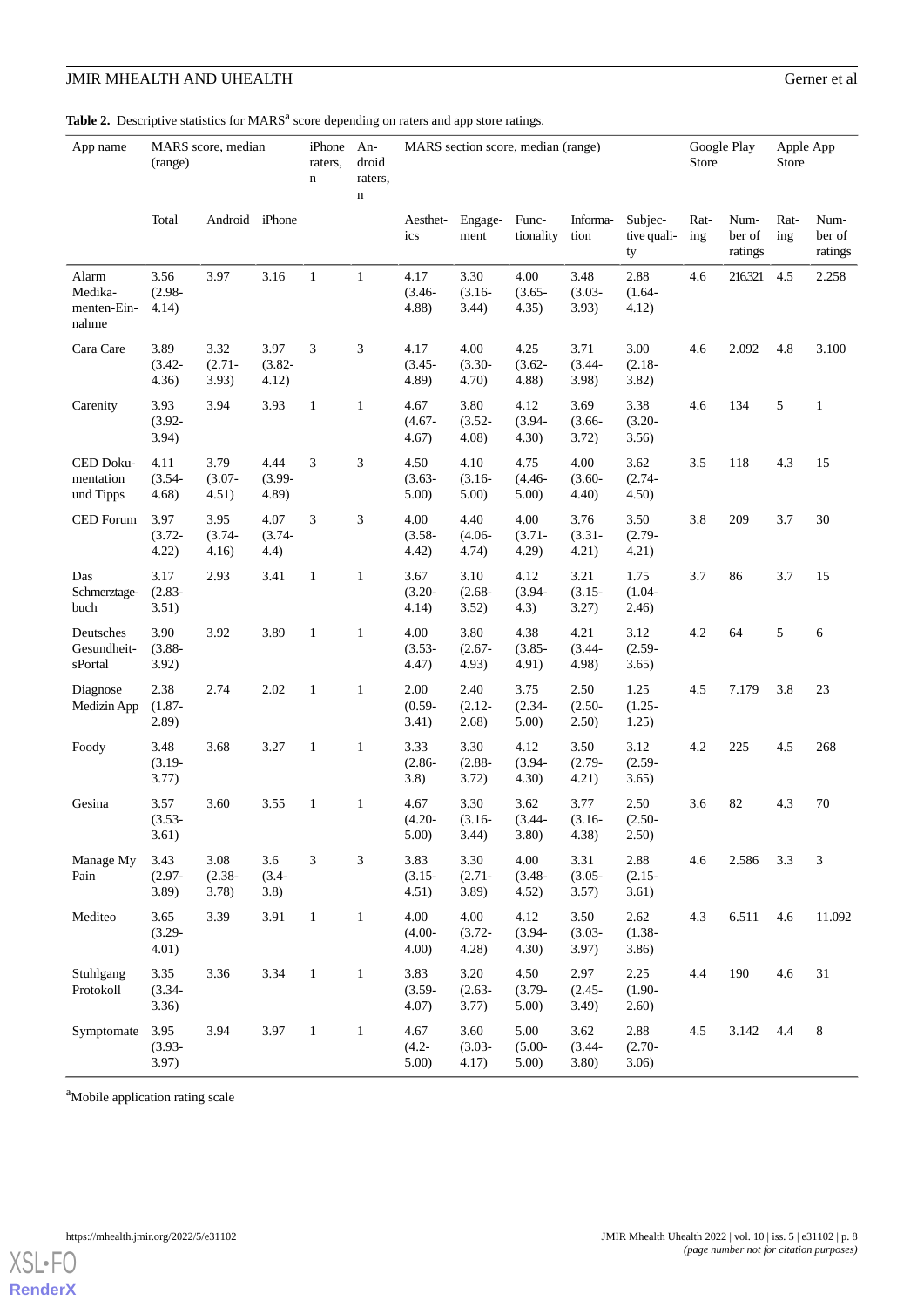## *Discussion*

## **Comparison to Previous Work**

To our knowledge, no high-quality analysis of German IBD apps has yet been carried out. Our work was intended to inform patients and physicians alike about IBD apps based on the results of structured and objective testing criteria in order to guide and facilitate the selection and inclusion of appropriate IBD apps in the clinical routine.

In contrast to a previous analysis in rheumatology that used a similar search strategy  $[25]$  $[25]$ , we did not find a single app that targeted physicians as users. This reflects an untapped potential and an opportunity, as physicians are increasingly using medical apps [[41,](#page-11-11)[42](#page-11-12)].

Only a few (3 of 14) of the rated apps were IBD specific: CED Dokumentation und Tipps, CED Forum, and Cara Care. None were specific to Crohn disease. Considering the relatively high incidence and prevalence of IBD [[43\]](#page-11-13), it was surprising that we could not identify a single disease-specific IBD app, either for Crohn disease or ulcerative colitis. In contrast, a previous analysis discovered multiple disease-specific German apps for rheumatic disease [\[25\]](#page-10-16), including such comparatively rare types as systematic lupus erythematosus [\[44](#page-11-14)]. Overall, the retrieved apps addressed various patient-relevant functions and topics, but a single disease-specific app with combined app features would likely be more frequently and regularly used by IBD patients. Furthermore, such an app could include more specific topics, such as the fistulas associated with Crohn disease and IBD-associated arthritis or uveitis [[45,](#page-11-15)[46\]](#page-11-16).

#### **Principal Findings**

In general, information quality was rated rather poorly compared to aesthetics and functionality, representing another unmet need. As information concerning medication and disease are the top 2 features requested by patients suffering from chronic inflammatory rheumatic diseases [\[47](#page-11-17)], we infer that IBD patients likely also need this information. Accordingly, we are currently carrying out a patient survey to validate this assumption.

CED Dokumentation und Tipps was the app with the highest MARS score. This app was IBD specific and had several extra functions, such as a medication and appointment reminder, toilet finder, and diary function, that could be used to document pain level, stool frequency, weight, and eating habits. This app also provided nutrition recommendations, password protection, and had an especially intuitive interface and design.

Most of the apps were designed by pharmaceutical companies and did not explicitly report involving patients in their design. Notably, and in line with previous findings, very few supporting studies could be identified [\[25](#page-10-16)]. The app Deutsches Gesundheitsportal was the only app providing evidence (by quoting studies), while the app Carenity enabled patients to complete surveys for clinical studies. There was only one app, Manage My Pain, for which studies were available on function and patient adherence [\[30](#page-11-2),[32](#page-11-3)[,37](#page-11-8)]. Another shortcoming of the examined apps was that none offered IBD-specific scores, such as the partial Mayo score for ulcerative colitis [\[48](#page-11-18)] or the Harvey-Bradshaw Index for Crohn disease [[49\]](#page-11-19).

In order to be eligible for prescription in Germany, developers need to provide evidence for the usefulness of their app. Only 1 of the 14 included apps, Cara Care, is expected to be among the first eligible apps in Germany related to irritable bowel syndrome and IBD. The developer homepage states that Cara Care is already eligible for prescription for patients with irritable bowel syndrome and that the developer has applied for eligibility for patients with IBD [[50\]](#page-11-20).

#### **Outlook**

This study excluded apps for which a device was necessary for their use, such as the PartnerApp by Abbvie and QuantOn Cal, which both require a fecal calprotectin test device [\[51](#page-11-21),[52\]](#page-12-0). In our web search, we observed that these were the only devices with accompanying apps that could monitor inflammation activity in the bowel. In the future, these devices might be effective complementary apps that could provide objective data about actual disease status and other objective parameters, enabling improved remote monitoring.

Fecal calprotectin can predict relapses in IBD and indicate the response to medical treatment [\[53\]](#page-12-1). Furthermore, normalization of fecal calprotectin has recently been recommended as a treatment target in both ulcerative colitis and Crohn disease in the STRIDE (selecting therapeutic targets in inflammatory bowel disease) statements [\[54](#page-12-2)].

In several countries, including the United Kingdom and United States, IBD centers have already developed models for the use of telemedicine and have reported positive outcomes, such as decreased costs, decreased travel time, and reduced overall time for medical visits for patients [\[55](#page-12-3)[-57](#page-12-4)]. Video consultations are used in most of these models. To the best of our knowledge, mobile apps have not been included in any of these models.

Some of the apps rated in our current study had a function allowing the creation of summary reports, for example of the last 3 months. Such reports can provide the treating physician a much more detailed and regular overview of the patient's status, including treatment response and disease progression. The use of an additional app developed by a patient organization could be a useful supplement for improving telemedicine in IBD. Based on our study results, we suggest including the following disease-specific information in such apps: current therapy options (including evidence from major relevant clinical studies) and disease-specific scores, such as the Harvey-Bradshaw Index for Crohn disease [[49\]](#page-11-19) and the partial Mayo score for ulcerative colitis [\[48](#page-11-18)]. All major stakeholders, including patients, gastroenterologists, and scientists should be part of the app development process. In addition, studies of individual apps should be conducted to investigate their clinical and economic benefits and safety. Furthermore, the apps should be available in both app stores so that a recommendation can be made that is independent of the operating system. The developers of the apps should also be clearly identifiable. Finally, easy and secure data transmission to health care professionals should be ensured.

In the future, it may make sense to integrate the MARS score into the respective app stores in order to provide a standardized evaluation unit as an orientation aid for users. The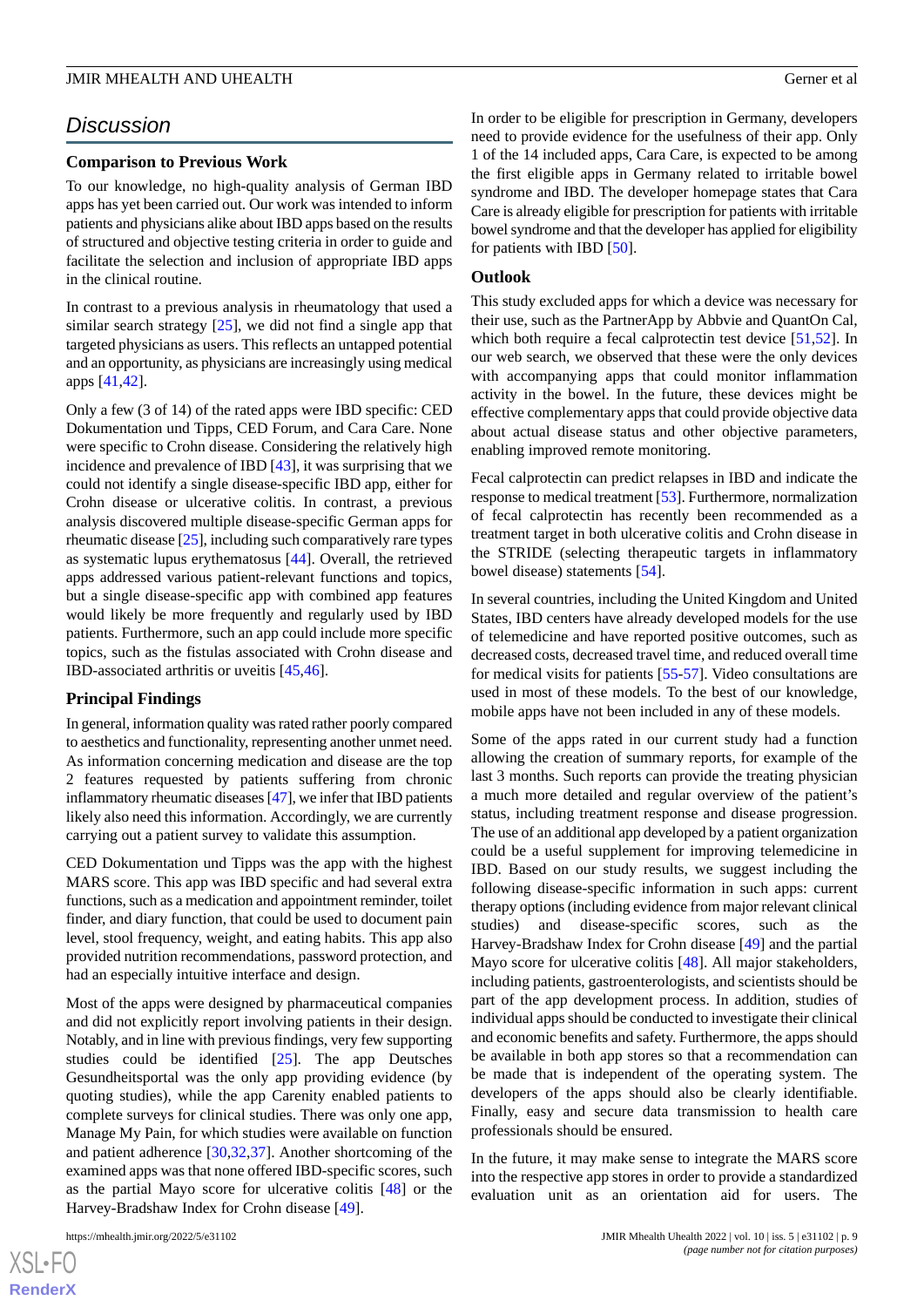implementation of MARS scores has been useful for the re-evaluation, optimization, and development of apps by revealing possible weaknesses of the apps and ways to improve them in a targeted manner. Evaluation with MARS should be carried out by patients and physicians as well as researchers, since future apps should ideally include 2-way communication and data exchange.

## **Limitations**

This study has several limitations. Importantly, the apps were all rated by physicians; no patients were included. There was a clear discrepancy between the physician MARS ratings and user ratings in the app stores, suggesting that there would also be significant differences in MARS scores if the same app was rated by a doctor and by a patient. To address this in a follow-up study, the results of this study will be discussed in a patient focus group and a reduced number of apps will be evaluated by patients. The IBD-specific apps had a significantly lower number of ratings compared to the non–disease-specific apps, which we consider was most likely due to the smaller target group. Using the web crawler, we performed an objective and automatic initial app search, similar to previous studies [\[58](#page-12-5),[59\]](#page-12-6).

Nevertheless, some IBD apps may not have been recognized by our search strategy and might have been overlooked. Similarly, only apps available in both app stores were included. No detailed data safety analysis was performed, and we only assessed the availability of privacy policy information. Some apps also offered password protection. We excluded apps from our study that required additional devices, such as calprotectin test devices, because most of them were only accessible within specific clinical study programs and no funding was available to buy the devices. As some studies have already shown, the use of additional devices to provide objective and predictive laboratory data, such as from fecal calprotectin tests, is very useful for disease management and improves treatment [[15](#page-10-6)[-17](#page-10-8),[22](#page-10-13)[,53](#page-12-1),[54\]](#page-12-2). The immense speed of mHealth development is also a general limitation on research in this area.

## **Conclusion**

Our current study shows that at the moment, only a limited number of IBD-related apps are available to patients, and none are available to physicians. We found that app quality was varied, and we observed a general absence of clinical evidence and patient involvement.

## **Acknowledgments**

The present work was performed in fulfillment of the requirements for obtaining the degree Dr. med. for MG.

## **Authors' Contributions**

MG drafted the initial manuscript. MG, JK, VH, IG, HS, and TO rated the apps. MG, NV, TA, and JK performed the statistical analysis. All authors reviewed the draft and suggested changes. All authors approved the final manuscript.

## <span id="page-9-4"></span>**Conflicts of Interest**

None declared.

## **Multimedia Appendix 1**

<span id="page-9-0"></span>MARS section item scores by each section and app. [[PNG File , 64 KB-Multimedia Appendix 1](https://jmir.org/api/download?alt_name=mhealth_v10i5e31102_app1.png&filename=84a7296e2b62eafdc6167ee2a02d0e9e.png)]

## **References**

- <span id="page-9-3"></span>1. Alonso S, Marques G, Barrachina I, Garcia-Zapirain B, Arambarri J, Salvador J, et al. Telemedicine and e-Health research solutions in literature for combatting COVID-19: a systematic review. Health Technol (Berl) 2021;11(2):257-266 [[FREE](http://europepmc.org/abstract/MED/33558838) [Full text\]](http://europepmc.org/abstract/MED/33558838) [doi: [10.1007/s12553-021-00529-7](http://dx.doi.org/10.1007/s12553-021-00529-7)] [Medline: [33558838](http://www.ncbi.nlm.nih.gov/entrez/query.fcgi?cmd=Retrieve&db=PubMed&list_uids=33558838&dopt=Abstract)]
- 2. Petersen W, Karpinski K, Backhaus L, Bierke S, Häner M. A systematic review about telemedicine in orthopedics. Arch Orthop Trauma Surg 2021 Oct;141(10):1731-1739 [[FREE Full text](http://europepmc.org/abstract/MED/33635399)] [doi: [10.1007/s00402-021-03788-1](http://dx.doi.org/10.1007/s00402-021-03788-1)] [Medline: [33635399\]](http://www.ncbi.nlm.nih.gov/entrez/query.fcgi?cmd=Retrieve&db=PubMed&list_uids=33635399&dopt=Abstract)
- <span id="page-9-1"></span>3. Elsner P. Teledermatology in the times of COVID-19 ? a systematic review Internet. JDDG-J Ger Soc Dermatology 2020 Jul 27;18(8):841-845 [\[FREE Full text\]](https://onlinelibrary.wiley.com/doi/10.1111/ddg.14180) [doi: [10.1111/ddg.14180](http://dx.doi.org/10.1111/ddg.14180)]
- <span id="page-9-2"></span>4. Dodoo J, Al-Samarraie H, Alzahrani A. Telemedicine use in Sub-Saharan Africa: Barriers and policy recommendations for Covid-19 and beyond. Int J Med Inform 2021 Jul;151:104467. [doi: [10.1016/j.ijmedinf.2021.104467\]](http://dx.doi.org/10.1016/j.ijmedinf.2021.104467) [Medline: [33915421](http://www.ncbi.nlm.nih.gov/entrez/query.fcgi?cmd=Retrieve&db=PubMed&list_uids=33915421&dopt=Abstract)]
- 5. Kernder A, Morf H, Klemm P, Vossen D, Haase I, Mucke J, et al. Digital rheumatology in the era of COVID-19: results of a national patient and physician survey. RMD Open 2021 Feb;7(1):1548 [\[FREE Full text\]](https://rmdopen.bmj.com/lookup/pmidlookup?view=long&pmid=33622673) [doi: [10.1136/rmdopen-2020-001548](http://dx.doi.org/10.1136/rmdopen-2020-001548)] [Medline: [33622673\]](http://www.ncbi.nlm.nih.gov/entrez/query.fcgi?cmd=Retrieve&db=PubMed&list_uids=33622673&dopt=Abstract)
- 6. Brenner E, Ungaro R, Gearry R, Kaplan G, Kissous-Hunt M, Lewis J, et al. Corticosteroids, But Not TNF Antagonists, Are Associated With Adverse COVID-19 Outcomes in Patients With Inflammatory Bowel Diseases: Results From an International Registry. Gastroenterology 2020 Aug;159(2):481-491.e3 [\[FREE Full text](http://europepmc.org/abstract/MED/32425234)] [doi: [10.1053/j.gastro.2020.05.032\]](http://dx.doi.org/10.1053/j.gastro.2020.05.032) [Medline: [32425234](http://www.ncbi.nlm.nih.gov/entrez/query.fcgi?cmd=Retrieve&db=PubMed&list_uids=32425234&dopt=Abstract)]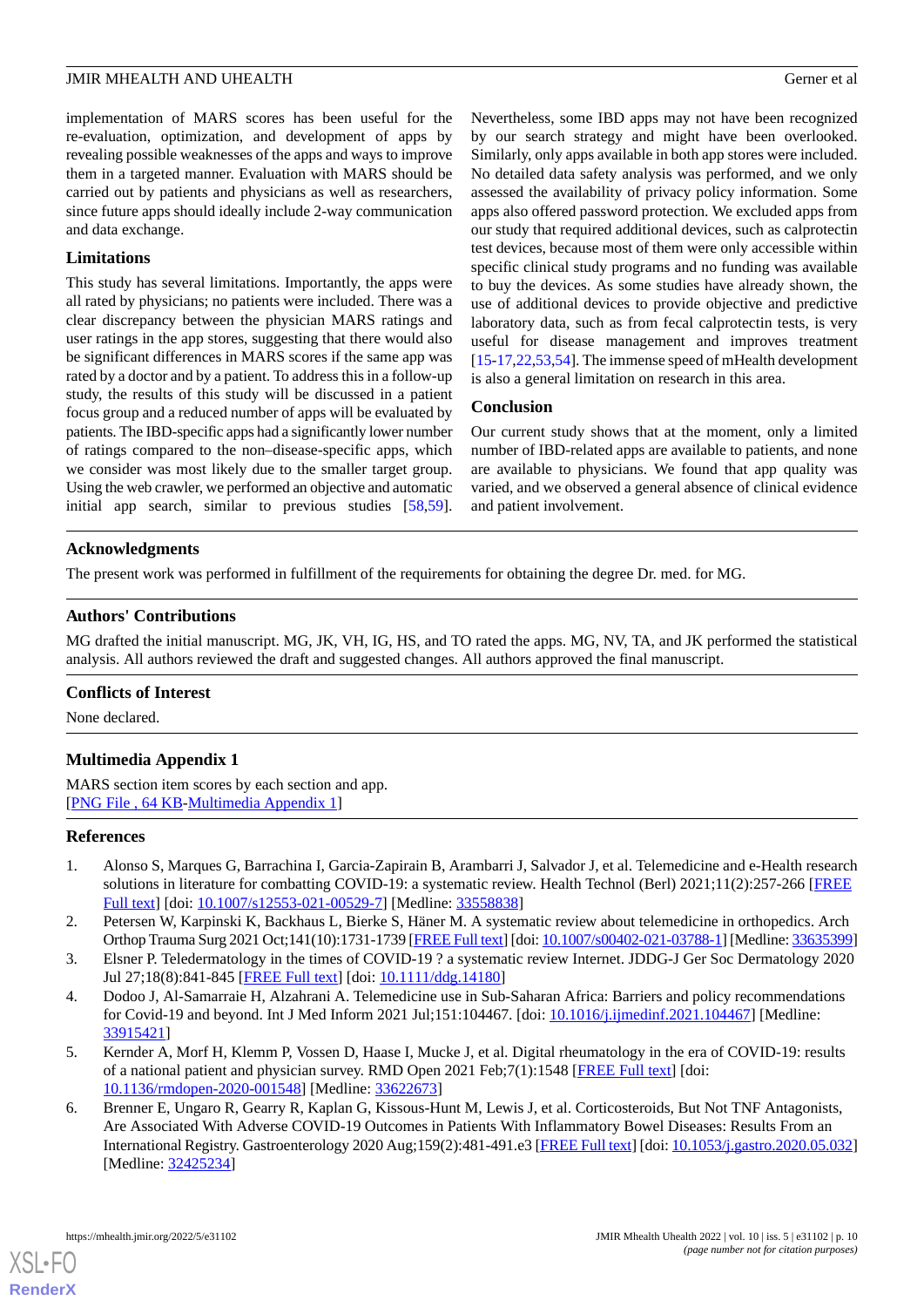- 7. Waljee AK, Wiitala WL, Govani S, Stidham R, Saini S, Hou J, et al. Corticosteroid Use and Complications in a US Inflammatory Bowel Disease Cohort. PLoS One 2016;11(6):e0158017 [[FREE Full text\]](https://dx.plos.org/10.1371/journal.pone.0158017) [doi: [10.1371/journal.pone.0158017](http://dx.doi.org/10.1371/journal.pone.0158017)] [Medline: [27336296](http://www.ncbi.nlm.nih.gov/entrez/query.fcgi?cmd=Retrieve&db=PubMed&list_uids=27336296&dopt=Abstract)]
- 8. Toruner M, Loftus EV, Harmsen WS, Zinsmeister AR, Orenstein R, Sandborn WJ, et al. Risk factors for opportunistic infections in patients with inflammatory bowel disease. Gastroenterology 2008 Apr;134(4):929-936. [doi: [10.1053/j.gastro.2008.01.012\]](http://dx.doi.org/10.1053/j.gastro.2008.01.012) [Medline: [18294633\]](http://www.ncbi.nlm.nih.gov/entrez/query.fcgi?cmd=Retrieve&db=PubMed&list_uids=18294633&dopt=Abstract)
- <span id="page-10-0"></span>9. Govani S, Wiitala WL, Stidham R, Saini S, Hou JK, Feagins LA, et al. Age Disparities in the Use of Steroid-sparing Therapy for Inflammatory Bowel Disease. Inflamm Bowel Dis 2016 Aug;22(8):1923-1928 [\[FREE Full text\]](http://europepmc.org/abstract/MED/27416039) [doi: [10.1097/MIB.0000000000000817](http://dx.doi.org/10.1097/MIB.0000000000000817)] [Medline: [27416039\]](http://www.ncbi.nlm.nih.gov/entrez/query.fcgi?cmd=Retrieve&db=PubMed&list_uids=27416039&dopt=Abstract)
- <span id="page-10-2"></span><span id="page-10-1"></span>10. Kondylakis H, Katehakis D, Kouroubali A, Logothetidis F, Triantafyllidis A, Kalamaras I, et al. COVID-19 Mobile Apps: A Systematic Review of the Literature. J Med Internet Res 2020 Dec 09;22(12):e23170 [\[FREE Full text](https://www.jmir.org/2020/12/e23170/)] [doi: [10.2196/23170\]](http://dx.doi.org/10.2196/23170) [Medline: [33197234](http://www.ncbi.nlm.nih.gov/entrez/query.fcgi?cmd=Retrieve&db=PubMed&list_uids=33197234&dopt=Abstract)]
- <span id="page-10-3"></span>11. James H, Papoutsi C, Wherton J, Greenhalgh T, Shaw S. Spread, Scale-up, and Sustainability of Video Consulting in Health Care: Systematic Review and Synthesis Guided by the NASSS Framework. J Med Internet Res 2021 Jan 26;23(1):e23775 [[FREE Full text](https://www.jmir.org/2021/1/e23775/)] [doi: [10.2196/23775\]](http://dx.doi.org/10.2196/23775) [Medline: [33434141\]](http://www.ncbi.nlm.nih.gov/entrez/query.fcgi?cmd=Retrieve&db=PubMed&list_uids=33434141&dopt=Abstract)
- <span id="page-10-4"></span>12. Day AS, Ledder O, Leach ST, Lemberg DA. Crohn's and colitis in children and adolescents. World J Gastroenterol 2012 Nov 07;18(41):5862-5869 [[FREE Full text\]](https://www.wjgnet.com/1007-9327/full/v18/i41/5862.htm) [doi: [10.3748/wjg.v18.i41.5862\]](http://dx.doi.org/10.3748/wjg.v18.i41.5862) [Medline: [23139601](http://www.ncbi.nlm.nih.gov/entrez/query.fcgi?cmd=Retrieve&db=PubMed&list_uids=23139601&dopt=Abstract)]
- <span id="page-10-5"></span>13. Goodhand J, Dawson R, Hefferon M, Tshuma N, Swanson G, Wahed M, et al. Inflammatory bowel disease in young people: the case for transitional clinics. Inflamm Bowel Dis 2010 Jun;16(6):947-952. [doi: [10.1002/ibd.21145\]](http://dx.doi.org/10.1002/ibd.21145) [Medline: [19834978\]](http://www.ncbi.nlm.nih.gov/entrez/query.fcgi?cmd=Retrieve&db=PubMed&list_uids=19834978&dopt=Abstract)
- <span id="page-10-6"></span>14. Guan Q. A Comprehensive Review and Update on the Pathogenesis of Inflammatory Bowel Disease. J Immunol Res 2019;2019:7247238 [[FREE Full text](https://doi.org/10.1155/2019/7247238)] [doi: [10.1155/2019/7247238\]](http://dx.doi.org/10.1155/2019/7247238) [Medline: [31886308](http://www.ncbi.nlm.nih.gov/entrez/query.fcgi?cmd=Retrieve&db=PubMed&list_uids=31886308&dopt=Abstract)]
- <span id="page-10-7"></span>15. Farias FD, Dagostini C, Bicca YDA, Falavigna V, Falavigna A. Remote Patient Monitoring: A Systematic Review. Telemed J E Health 2020 May;26(5):576-583. [doi: [10.1089/tmj.2019.0066](http://dx.doi.org/10.1089/tmj.2019.0066)] [Medline: [31314689\]](http://www.ncbi.nlm.nih.gov/entrez/query.fcgi?cmd=Retrieve&db=PubMed&list_uids=31314689&dopt=Abstract)
- <span id="page-10-8"></span>16. Khan F, Granville N, Malkani R, Chathampally Y. Health-Related Quality of Life Improvements in Systemic Lupus Erythematosus Derived from a Digital Therapeutic Plus Tele-Health Coaching Intervention: Randomized Controlled Pilot Trial. J Med Internet Res 2020 Oct 20;22(10):e23868 [[FREE Full text](https://www.jmir.org/2020/10/e23868/)] [doi: [10.2196/23868\]](http://dx.doi.org/10.2196/23868) [Medline: [33079070\]](http://www.ncbi.nlm.nih.gov/entrez/query.fcgi?cmd=Retrieve&db=PubMed&list_uids=33079070&dopt=Abstract)
- <span id="page-10-9"></span>17. Liu K, Xie Z, Or C. Effectiveness of Mobile App-Assisted Self-Care Interventions for Improving Patient Outcomes in Type 2 Diabetes and/or Hypertension: Systematic Review and Meta-Analysis of Randomized Controlled Trials. JMIR Mhealth Uhealth 2020 Aug 04;8(8):e15779 [\[FREE Full text\]](https://mhealth.jmir.org/2020/8/e15779/) [doi: [10.2196/15779](http://dx.doi.org/10.2196/15779)] [Medline: [32459654](http://www.ncbi.nlm.nih.gov/entrez/query.fcgi?cmd=Retrieve&db=PubMed&list_uids=32459654&dopt=Abstract)]
- <span id="page-10-11"></span><span id="page-10-10"></span>18. Achelrod D, Schreyögg J, Stargardt T. Health-economic evaluation of home telemonitoring for COPD in Germany: evidence from a large population-based cohort. Eur J Health Econ 2017 Sep;18(7):869-882 [\[FREE Full text\]](http://europepmc.org/abstract/MED/27699567) [doi: [10.1007/s10198-016-0834-x\]](http://dx.doi.org/10.1007/s10198-016-0834-x) [Medline: [27699567](http://www.ncbi.nlm.nih.gov/entrez/query.fcgi?cmd=Retrieve&db=PubMed&list_uids=27699567&dopt=Abstract)]
- <span id="page-10-12"></span>19. Cruz J, Brooks D, Marques A. Home telemonitoring effectiveness in COPD: a systematic review. Int J Clin Pract 2014 Mar;68(3):369-378. [doi: [10.1111/ijcp.12345\]](http://dx.doi.org/10.1111/ijcp.12345) [Medline: [24472009\]](http://www.ncbi.nlm.nih.gov/entrez/query.fcgi?cmd=Retrieve&db=PubMed&list_uids=24472009&dopt=Abstract)
- <span id="page-10-13"></span>20. Seto E, Leonard KJ, Cafazzo JA, Barnsley J, Masino C, Ross HJ. Perceptions and experiences of heart failure patients and clinicians on the use of mobile phone-based telemonitoring. J Med Internet Res 2012 Feb 10;14(1):e25 [\[FREE Full text\]](https://www.jmir.org/2012/1/e25/) [doi: [10.2196/jmir.1912\]](http://dx.doi.org/10.2196/jmir.1912) [Medline: [22328237\]](http://www.ncbi.nlm.nih.gov/entrez/query.fcgi?cmd=Retrieve&db=PubMed&list_uids=22328237&dopt=Abstract)
- <span id="page-10-14"></span>21. Ware P, Ross H, Cafazzo J, Boodoo C, Munnery M, Seto E. Outcomes of a Heart Failure Telemonitoring Program Implemented as the Standard of Care in an Outpatient Heart Function Clinic: Pretest-Posttest Pragmatic Study. J Med Internet Res 2020 Feb 08;22(2):e16538 [\[FREE Full text](https://www.jmir.org/2020/2/e16538/)] [doi: [10.2196/16538](http://dx.doi.org/10.2196/16538)] [Medline: [32027309\]](http://www.ncbi.nlm.nih.gov/entrez/query.fcgi?cmd=Retrieve&db=PubMed&list_uids=32027309&dopt=Abstract)
- <span id="page-10-15"></span>22. de Jong MJ, van der Meulen-de Jong AE, Romberg-Camps M, Becx M, Maljaars J, Cilissen M, et al. Telemedicine for management of inflammatory bowel disease (myIBDcoach): a pragmatic, multicentre, randomised controlled trial. Lancet 2017 Sep 02;390(10098):959-968. [doi: [10.1016/S0140-6736\(17\)31327-2\]](http://dx.doi.org/10.1016/S0140-6736(17)31327-2) [Medline: [28716313](http://www.ncbi.nlm.nih.gov/entrez/query.fcgi?cmd=Retrieve&db=PubMed&list_uids=28716313&dopt=Abstract)]
- <span id="page-10-16"></span>23. Ärzte sollen Apps verschreiben können. Bundesministerium für Gesundheit (BMG). 2020 Apr. URL: [https://www.](https://www.bundesgesundheitsministerium.de/digitale-versorgung-gesetz.html) [bundesgesundheitsministerium.de/digitale-versorgung-gesetz.html](https://www.bundesgesundheitsministerium.de/digitale-versorgung-gesetz.html) [accessed 2020-11-11]
- <span id="page-10-17"></span>24. Stoyanov S, Hides L, Kavanagh D, Zelenko O, Tjondronegoro D, Mani M. Mobile app rating scale: a new tool for assessing the quality of health mobile apps. JMIR Mhealth Uhealth 2015 Mar 11;3(1):e27 [\[FREE Full text](https://mhealth.jmir.org/2015/1/e27/)] [doi: [10.2196/mhealth.3422\]](http://dx.doi.org/10.2196/mhealth.3422) [Medline: [25760773](http://www.ncbi.nlm.nih.gov/entrez/query.fcgi?cmd=Retrieve&db=PubMed&list_uids=25760773&dopt=Abstract)]
- <span id="page-10-18"></span>25. Knitza J, Tascilar K, Messner E, Meyer M, Vossen D, Pulla A, et al. German Mobile Apps in Rheumatology: Review and Analysis Using the Mobile Application Rating Scale (MARS). JMIR Mhealth Uhealth 2019 Aug 05;7(8):e14991 [\[FREE](https://mhealth.jmir.org/2019/8/e14991/) [Full text\]](https://mhealth.jmir.org/2019/8/e14991/) [doi: [10.2196/14991\]](http://dx.doi.org/10.2196/14991) [Medline: [31381501](http://www.ncbi.nlm.nih.gov/entrez/query.fcgi?cmd=Retrieve&db=PubMed&list_uids=31381501&dopt=Abstract)]
- 26. Mandracchia F, Llauradó E, Tarro L, Valls R, Solà R. Mobile Phone Apps for Food Allergies or Intolerances in App Stores: Systematic Search and Quality Assessment Using the Mobile App Rating Scale (MARS). JMIR Mhealth Uhealth 2020 Sep 16;8(9):e18339 [\[FREE Full text](https://mhealth.jmir.org/2020/9/e18339/)] [doi: [10.2196/18339\]](http://dx.doi.org/10.2196/18339) [Medline: [32936078\]](http://www.ncbi.nlm.nih.gov/entrez/query.fcgi?cmd=Retrieve&db=PubMed&list_uids=32936078&dopt=Abstract)
- 27. Escriche-Escuder A, De-Torres I, Roldán-Jiménez C, Martín-Martín J, Muro-Culebras A, González-Sánchez M, et al. Assessment of the Quality of Mobile Applications (Apps) for Management of Low Back Pain Using the Mobile App Rating Scale (MARS). Int J Environ Res Public Health 2020 Dec 09;17(24):1-16 [\[FREE Full text](https://www.mdpi.com/resolver?pii=ijerph17249209)] [doi: [10.3390/ijerph17249209](http://dx.doi.org/10.3390/ijerph17249209)] [Medline: [33317134](http://www.ncbi.nlm.nih.gov/entrez/query.fcgi?cmd=Retrieve&db=PubMed&list_uids=33317134&dopt=Abstract)]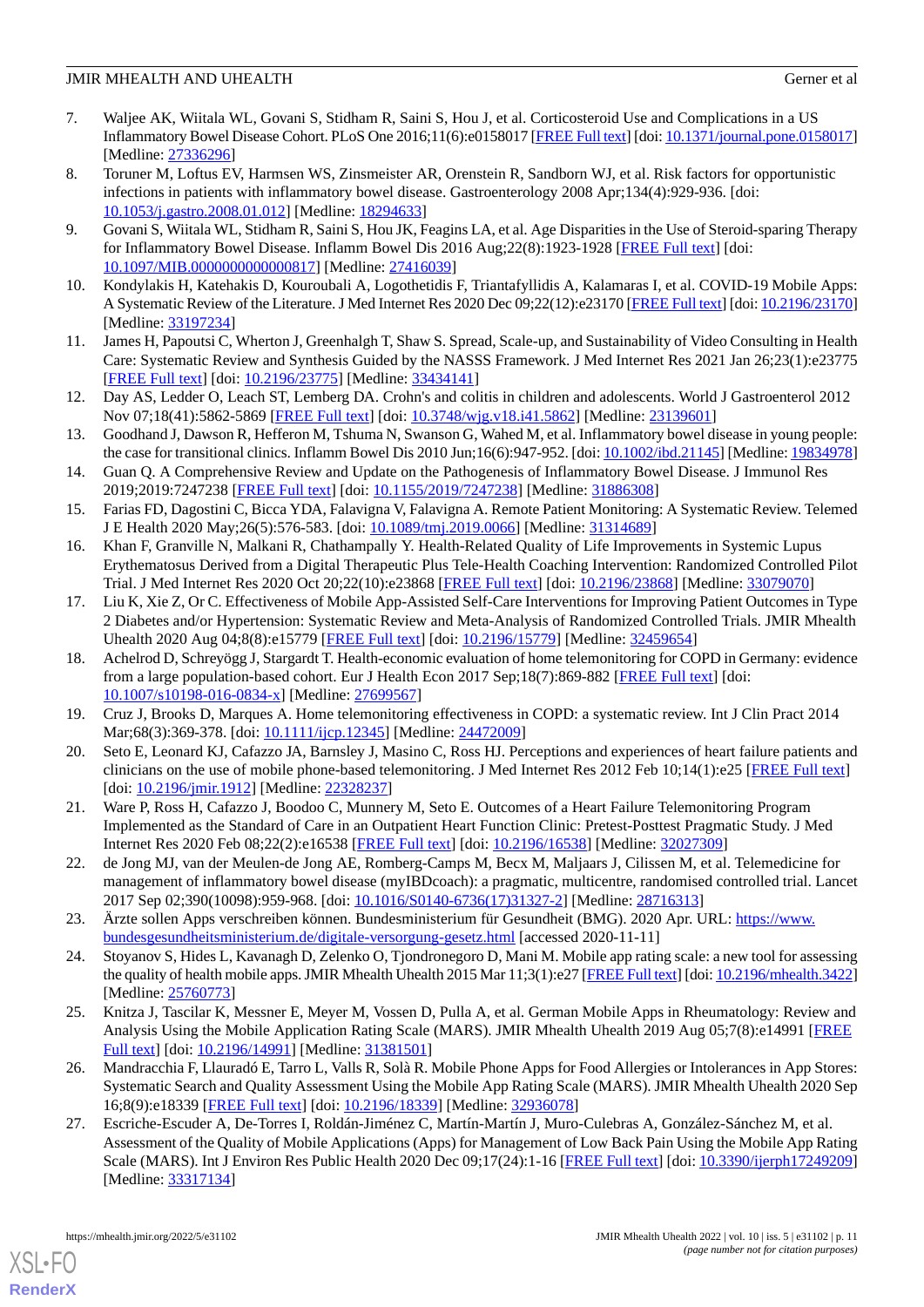- <span id="page-11-0"></span>28. Myers A, Chesebrough L, Hu R, Turchioe M, Pathak J, Creber R. Evaluating Commercially Available Mobile Apps for Depression Self-Management. AMIA Annu Symp Proc 2020;2020:906-914 [[FREE Full text](http://europepmc.org/abstract/MED/33936466)] [Medline: [33936466](http://www.ncbi.nlm.nih.gov/entrez/query.fcgi?cmd=Retrieve&db=PubMed&list_uids=33936466&dopt=Abstract)]
- <span id="page-11-1"></span>29. Salazar A, de Sola H, Failde I, Moral-Munoz J. Measuring the Quality of Mobile Apps for the Management of Pain: Systematic Search and Evaluation Using the Mobile App Rating Scale. JMIR Mhealth Uhealth 2018 Oct 25;6(10):e10718 [[FREE Full text](https://mhealth.jmir.org/2018/10/e10718/)] [doi: [10.2196/10718\]](http://dx.doi.org/10.2196/10718) [Medline: [30361196\]](http://www.ncbi.nlm.nih.gov/entrez/query.fcgi?cmd=Retrieve&db=PubMed&list_uids=30361196&dopt=Abstract)
- <span id="page-11-2"></span>30. Rahman Q, Janmohamed T, Pirbaglou M, Clarke H, Ritvo P, Heffernan J, et al. Defining and Predicting Pain Volatility in Users of the Manage My Pain App: Analysis Using Data Mining and Machine Learning Methods. J Med Internet Res 2018 Nov 15;20(11):e12001 [[FREE Full text](https://www.jmir.org/2018/11/e12001/)] [doi: [10.2196/12001\]](http://dx.doi.org/10.2196/12001) [Medline: [30442636](http://www.ncbi.nlm.nih.gov/entrez/query.fcgi?cmd=Retrieve&db=PubMed&list_uids=30442636&dopt=Abstract)]
- <span id="page-11-3"></span>31. Rahman Q, Janmohamed T, Clarke H, Ritvo P, Heffernan J, Katz J. Interpretability and Class Imbalance in Prediction Models for Pain Volatility in Manage My Pain App Users: Analysis Using Feature Selection and Majority Voting Methods. JMIR Med Inform 2019 Nov 20;7(4):e15601 [\[FREE Full text\]](https://medinform.jmir.org/2019/4/e15601/) [doi: [10.2196/15601](http://dx.doi.org/10.2196/15601)] [Medline: [31746764](http://www.ncbi.nlm.nih.gov/entrez/query.fcgi?cmd=Retrieve&db=PubMed&list_uids=31746764&dopt=Abstract)]
- <span id="page-11-4"></span>32. Bhatia A, Kara J, Janmohamed T, Prabhu A, Lebovic G, Katz J, et al. User Engagement and Clinical Impact of the Manage My Pain App in Patients With Chronic Pain: A Real-World, Multi-site Trial. JMIR Mhealth Uhealth 2021 Mar 04;9(3):e26528 [[FREE Full text](https://mhealth.jmir.org/2021/3/e26528/)] [doi: [10.2196/26528\]](http://dx.doi.org/10.2196/26528) [Medline: [33661130\]](http://www.ncbi.nlm.nih.gov/entrez/query.fcgi?cmd=Retrieve&db=PubMed&list_uids=33661130&dopt=Abstract)
- <span id="page-11-5"></span>33. Brinkmann J, Geigis L. Cara Careinfluss einer E-Health-basierten low-FODMAP-Diät auf die Symptomschwere und Lebensqualität beim Reizdarmsyndrom. Z Gastroenterol Internet Georg Thieme Verlag KG Aug 2019:13. [doi: [10.1055/s-0039-1695463](http://dx.doi.org/10.1055/s-0039-1695463)]
- <span id="page-11-6"></span>34. Gauchoux R, Boisbouvier A, Santos RD, Radoszycki L. Rheumatoid arthritis and ankylosing spondylitis clinical trials: how to encourage patient participation? Results from a real-world study conducted via Carenity, a worldwide online patient community. Ann Rheum Dis 2019:78-308. [doi: [10.1136/annrheumdis-2019-eular.6922\]](http://dx.doi.org/10.1136/annrheumdis-2019-eular.6922)
- <span id="page-11-7"></span>35. Hui CY, Walton R, Mckinstry B, Vasileiou E, Pinnock H. What do people with asthma want to see in an asthma self-management app? What do people with asthma want to see in an asthma self-management app? A review of views expressed in online social discussion forums. 2017 Presented at: Health Informatics Conference; Oct 3-4, 2017; Edinburgh, Scotland URL: [https://www.research.ed.ac.uk/en/publications/](https://www.research.ed.ac.uk/en/publications/what-do-people-with-asthma-want-to-see-in-an-asthma-self-manageme) [what-do-people-with-asthma-want-to-see-in-an-asthma-self-manageme](https://www.research.ed.ac.uk/en/publications/what-do-people-with-asthma-want-to-see-in-an-asthma-self-manageme)
- <span id="page-11-8"></span>36. Günter B. Deutsches Gesundheitsportal-Über uns. Germany, Köln: Deutsches Gesundheitsportal; 2021. URL: [https://www.](https://www.deutschesgesundheitsportal.de/ueber-uns/) [deutschesgesundheitsportal.de/ueber-uns/](https://www.deutschesgesundheitsportal.de/ueber-uns/) [accessed 2021-06-04]
- <span id="page-11-10"></span><span id="page-11-9"></span>37. Slepian PM, Peng M, Janmohamed T, Kotteeswaran Y, Manoo V, Blades AM, et al. Engagement with Manage My Pain mobile health application among patients at the Transitional Pain Service. Digit Health 2020;6:2055207620962297 [\[FREE](https://journals.sagepub.com/doi/10.1177/2055207620962297?url_ver=Z39.88-2003&rfr_id=ori:rid:crossref.org&rfr_dat=cr_pub%3dpubmed) [Full text\]](https://journals.sagepub.com/doi/10.1177/2055207620962297?url_ver=Z39.88-2003&rfr_id=ori:rid:crossref.org&rfr_dat=cr_pub%3dpubmed) [doi: [10.1177/2055207620962297](http://dx.doi.org/10.1177/2055207620962297)] [Medline: [33117557](http://www.ncbi.nlm.nih.gov/entrez/query.fcgi?cmd=Retrieve&db=PubMed&list_uids=33117557&dopt=Abstract)]
- <span id="page-11-11"></span>38. Symptom Checker. Infermedica. URL:<https://infermedica.com/de/product/symptom-checker> [accessed 2021-06-04]
- <span id="page-11-12"></span>39. Über uns. CARACARE. URL:<https://cara.care/de/about/> [accessed 2021-06-04]
- 40. Mediteo + Mediteo app. URL:<https://www.mediteo.com/de/mediteo-m/> [accessed 2021-06-07]
- <span id="page-11-13"></span>41. Ventola CL. Mobile devices and apps for health care professionals: uses and benefits. P T 2014 May;39(5):356-364 [\[FREE](http://europepmc.org/abstract/MED/24883008) [Full text\]](http://europepmc.org/abstract/MED/24883008) [Medline: [24883008\]](http://www.ncbi.nlm.nih.gov/entrez/query.fcgi?cmd=Retrieve&db=PubMed&list_uids=24883008&dopt=Abstract)
- <span id="page-11-14"></span>42. Knitza J, Vossen D, Geffken I, Krusche M, Meyer M, Sewerin P, Arbeitskreis Junge Rheumatologen. [Use of medical apps and online platforms among German rheumatologists : Results of the 2016 and 2018 DGRh conference surveys and research conducted by rheumadocs]. Z Rheumatol 2019 Nov;78(9):839-846. [doi: [10.1007/s00393-018-0578-3](http://dx.doi.org/10.1007/s00393-018-0578-3)] [Medline: [30542914](http://www.ncbi.nlm.nih.gov/entrez/query.fcgi?cmd=Retrieve&db=PubMed&list_uids=30542914&dopt=Abstract)]
- <span id="page-11-15"></span>43. Ng S, Shi H, Hamidi N, Underwood F, Tang W, Benchimol E, et al. Worldwide incidence and prevalence of inflammatory bowel disease in the 21st century: a systematic review of population-based studies. Lancet 2017 Dec 23;390(10114):2769-2778. [doi: [10.1016/S0140-6736\(17\)32448-0\]](http://dx.doi.org/10.1016/S0140-6736(17)32448-0) [Medline: [29050646](http://www.ncbi.nlm.nih.gov/entrez/query.fcgi?cmd=Retrieve&db=PubMed&list_uids=29050646&dopt=Abstract)]
- <span id="page-11-16"></span>44. LupusLog. Google Play Store. URL: [https://play.google.com/store/apps/details?id=de.monks.lupuslog&hl=en\\_US&gl=US](https://play.google.com/store/apps/details?id=de.monks.lupuslog&hl=en_US&gl=US) [accessed 2021-06-04]
- <span id="page-11-17"></span>45. Marzo M, Felice C, Pugliese D, Andrisani G, Mocci G, Armuzzi A, et al. Management of perianal fistulas in Crohn's disease: an up-to-date review. World J Gastroenterol 2015 Feb 07;21(5):1394-1403 [\[FREE Full text\]](https://www.wjgnet.com/1007-9327/full/v21/i5/1394.htm) [doi: [10.3748/wjg.v21.i5.1394](http://dx.doi.org/10.3748/wjg.v21.i5.1394)] [Medline: [25663759\]](http://www.ncbi.nlm.nih.gov/entrez/query.fcgi?cmd=Retrieve&db=PubMed&list_uids=25663759&dopt=Abstract)
- <span id="page-11-18"></span>46. Levine JS, Burakoff R. Extraintestinal manifestations of inflammatory bowel disease. Gastroenterol Hepatol (N Y) 2011 Apr;7(4):235-241 [\[FREE Full text\]](http://europepmc.org/abstract/MED/21857821) [Medline: [21857821\]](http://www.ncbi.nlm.nih.gov/entrez/query.fcgi?cmd=Retrieve&db=PubMed&list_uids=21857821&dopt=Abstract)
- <span id="page-11-19"></span>47. Knitza J, Simon D, Lambrecht A, Raab C, Tascilar K, Hagen M, et al. Mobile Health Usage, Preferences, Barriers, and eHealth Literacy in Rheumatology: Patient Survey Study. JMIR Mhealth Uhealth 2020 Aug 12;8(8):e19661 [[FREE Full](https://mhealth.jmir.org/2020/8/e19661/) [text](https://mhealth.jmir.org/2020/8/e19661/)] [doi: [10.2196/19661\]](http://dx.doi.org/10.2196/19661) [Medline: [32678796\]](http://www.ncbi.nlm.nih.gov/entrez/query.fcgi?cmd=Retrieve&db=PubMed&list_uids=32678796&dopt=Abstract)
- <span id="page-11-21"></span><span id="page-11-20"></span>48. Lewis JD, Chuai S, Nessel L, Lichtenstein GR, Aberra FN, Ellenberg JH. Use of the noninvasive components of the Mayo score to assess clinical response in ulcerative colitis. Inflamm Bowel Dis 2008 Dec;14(12):1660-1666 [[FREE Full text](http://europepmc.org/abstract/MED/18623174)] [doi: [10.1002/ibd.20520\]](http://dx.doi.org/10.1002/ibd.20520) [Medline: [18623174](http://www.ncbi.nlm.nih.gov/entrez/query.fcgi?cmd=Retrieve&db=PubMed&list_uids=18623174&dopt=Abstract)]
- 49. Best WR. Predicting the Crohn's disease activity index from the Harvey-Bradshaw Index. Oxford Academic 2006 Apr 01;12(4):304-310 [[FREE Full text](https://academic.oup.com/ibdjournal/article/12/4/304/4682686)] [doi: [10.1097/01.MIB.0000215091.77492.2a](http://dx.doi.org/10.1097/01.MIB.0000215091.77492.2a)] [Medline: [16633052\]](http://www.ncbi.nlm.nih.gov/entrez/query.fcgi?cmd=Retrieve&db=PubMed&list_uids=16633052&dopt=Abstract)
- 50. Sommer A, Brinkmann J. Cara Care für Ärzt\*innen. CARA CARE. URL:<https://cara.care/de/doctors/> [accessed 2021-05-13]
- 51. PartnerApp. App Store. URL: <https://apps.apple.com/de/app/partnerapp/id1449719677> [accessed 2021-05-13]